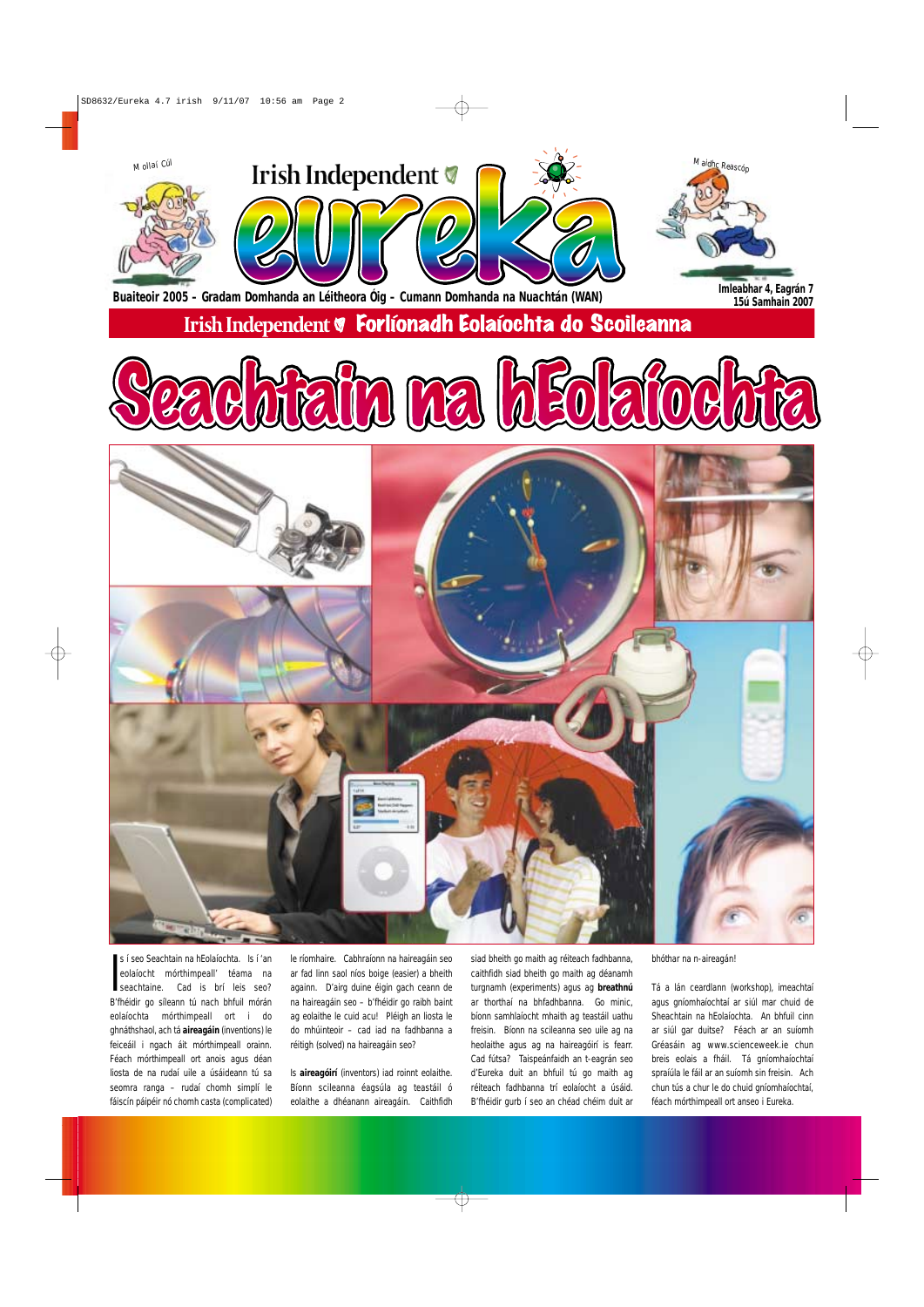# Cá bhfuil an ghallúnach?



Ar lig tú don ghallúnach titim isteach san fholcadán riamh? Bíonn sé deacair teacht uirthi mar téann sí faoi uisce. Déan an ghníomhaíocht seo go bhfeicfidh tú an féidir leat fadhb na gallúnaí a réiteach.

- Barraí gallúnaí Babhla uisce Spúnóg mhiotail nó scian mhaol (blunt)
- Balúin Coimeádáin phlaisteacha Cipíní líreacáin Coirc Siosúr
- Bandaí leaisteacha Sreangán / corda Reiteoirí píopa

## **BUNÁBHAIR:**

## **TREORACHA:**

- 1. Smaoinigh conas a d'fhéadfá fadhb na gallúnaí a réiteach. Pléigh do chuid tuairimí leis an rang.
- 2. Leideanna: An bhféadfá snámhán (float) a dhéanamh a ghreamódh leis an ngallúnach? An bhféadfá cruth na gallúnaí a athrú sa chaoi go bhfanfadh sí ar snámh (floating)? An bhfuil aon bhealach eile ann go bhféadfá í a chosc ar imeacht ó radharc?
- 3. Déan do phlean. Pléigh do chuid smaointe le do mhúinteoir sula dtosaíonn tú ar iad a thriail.
- 4. Triail do chuid smaointe. Ar éirigh leat fadhb na gallúnaí a réiteach?

## **PLÉIGH:**

Pléigh na smaointe éagsúla a bhí ag daoine sa rang. Ar éirigh go maith leo?

## Cafordrafocht

# Déan Tástálaí Cadhnra í

## **BUNÁBHAIR:**

- Sreang (wire) chiorcaid Cadhnraí le tástáil Bolgán (bulb) solais
- Cró bolgáin (bulb holder) Scriúire (más mian leat) Fáiscíní páipéir Siosúr
- Cairtchlár tiubh Scragall (foil) cistine Seilitéip

## **TREORACHA:**

- 1. Smaoinigh conas a dhéanfá tástálaí cadhnraí. Pléigh do chuid smaointe.
- 2. Leid: Is gá na cadhnraí a cheangal leis an tástálaí go tapa agus go héasca.
- 3. Déan do phlean agus pléigh é le do mhúinteoir sula dtosaíonn tú ar é a thriail.
- 4 Déan an tástálaí. An oibríonn sé i gceart?

U botún! aireanta airgeann eolaithe rudaí de thimpiste! Déanann eolaithe machnamh domhain ar na rudaí a tharla agus faigheann siad eolas úsáideach as

• Ar úsáid tú nóta Post-it® riamh? Bíonn na nótaí beaga greamaitheacha buí seo in úsáid in oifigí agus, uaireanta, sa bhaile agus i scoileanna. D'airg Spencer Silver na nótaí seo de thimpiste sa bhliain 1970. Theastaigh uaidh gliú láidir a airgeadh. Ach theip air. Bhí an gliú an-lag in áit bheith an-láidir. Ní raibh se an-ghreamaitheach. Dúirt cara san oifig leis go bhféadfadh sé an gliú a úsaid chun lipéid a dhéanamh, a ghreamódh go héasca agus a bhainfí go héasca ...agus d'airg Silver na nótaí Post-it®.

• Ar thug an dochtúir cógas leighis duit má bhí tinneas cluaise nó scornach tinn ort riamh? B'fhéidir go raibh **peinicillin** sa chógas. Tháinig eolaí Albanach, Alexander

Fleming, ar pheinicillin den chéad uair. Theastaigh uaidh baictéir ghránna nó frídíní (germs) a fhás ach d'fhás múscán (mould) ar an turgnamh. Níor chaith sé amach an turgnamh mar chonaic sé in aice leis an múscán go raibh na baictéir uile marbh. Fuair sé amach go raibh an múscán ag déanamh **ceimiceán** (chemical) speisialta a mharaigh na baictéir ghránna. Chuir sé an t-ainm **peinicillin** ar an gceimiceán seo.

• Sa bhliain 1946, bhí Percy Spencer ag obair ar **radar**, a chabhraíonn le píolótaí teacht ar (find) eitleáin eile. Sheas sé os comhair na **micreathonnta** (microwaves) a thagann ón meaisín radar lá amháin agus thug sé faoi deara gur leáigh (melted) an barra seacláide a bhí aige ina phóca. Cé gur tharla sé seo de thimpiste, thuig Spencer ansin go bhféadfadh sé rudaí a chócaireacht le micreathonnta. Lean sé air agus d'airg sé an t-oigheann micreathonnach.



**AIRE: Iarr ar dhuine fásta cabhrú leat an ghallúnach a ghearradh nó a shnoí (carve).**

> **AIRE: Iarr ar do mhúinteoir an fearas leictreachais a fháil duit. Ná húsáid sreang ná bolgáin ón mbaile.**

Go hiondúil, bíonn níos mó ná cadhnra amháin ag teastáil ó rudaí leictreacha. Is mór an crá é (annoying) nuair a thosaíonn na cadhnraí ag ídiú (running out). An bhfuil an dá chadhnra ídithe nó an bhfuil ceann amháin acu ceart go leor fós? Má tá bosca lán de chadhnraí ag do mhúinteoir le haghaidh Sheachtain na hEolaíochta, is mór an dúshlán é oibriú amach cé acu atá ceart go leor agus cé acu atá ídithe. An féidir leat ciorcad (circuit) a dhéanamh a chabhróidh leat na cadhnraí a thástáil go tapa?



Culombalocht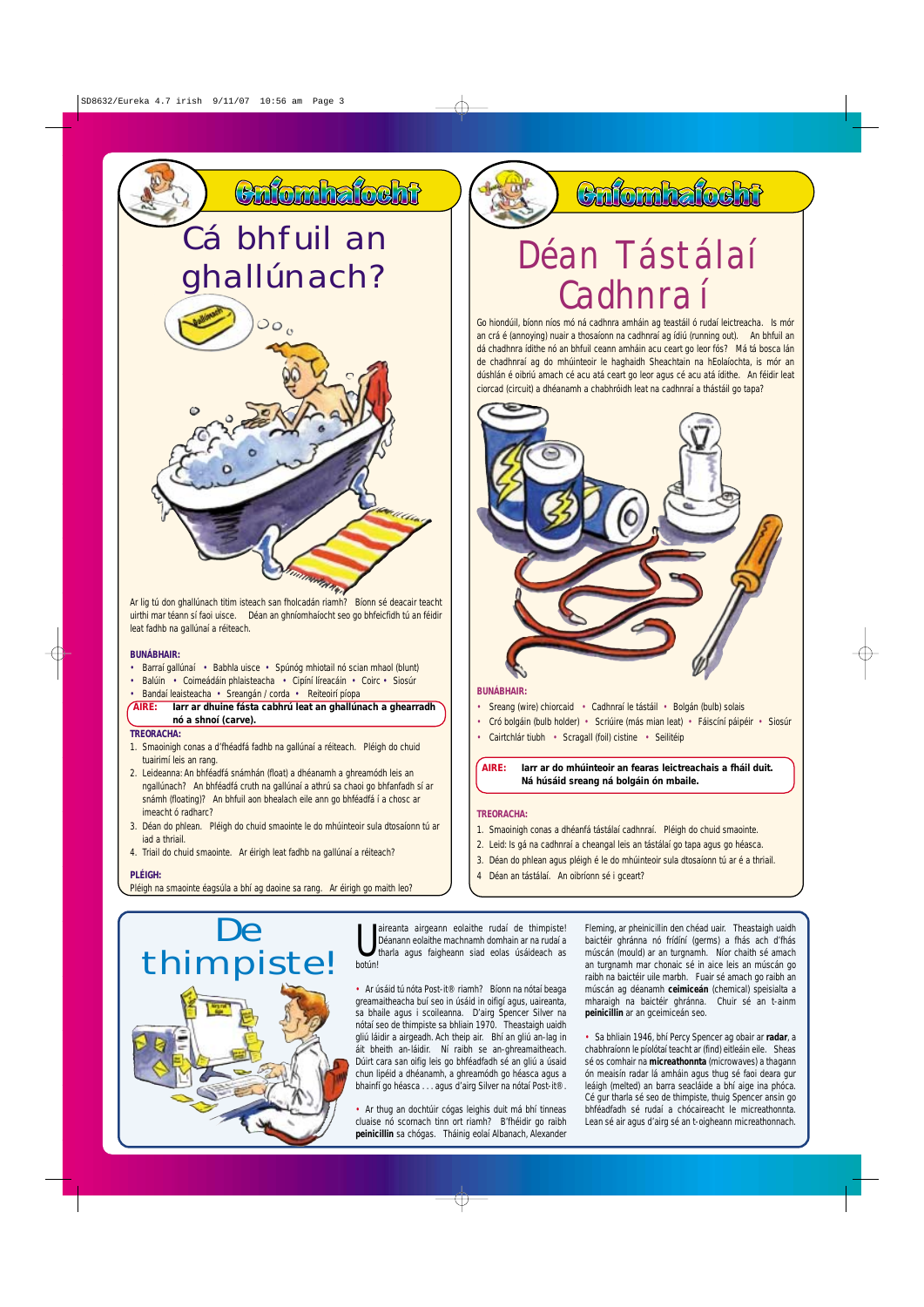# Ciúb amháin nó dhá chiúb?

### **TREORACHA:**

1. Scrúdaigh fadhb na gciúbanna oighir tú féin. **Breathnaigh** cad a tharlaíonn nuair a líonann tú gloine ó chrúiscín a bhfuil uisce agus oighear ann.

- 
- 2. Pléigh conas a d'fhéadfá an fhadhb seo a réiteach. Caithfidh tú bheith cinnte nach dtitfidh d'aireagán isteach san uisce.
- 3. Déan do phlean. Pléigh do chuid smaointe le do mhúinteoir sula dtosaíonn tú ar iad a thriail.
- 4. Déan d'aireagán agus féach an oibríonn sé.

#### **PLÉIGH:**

Pléigh na haireagáin éagsúla a rinne daoine sa rang. Ar éirigh go maith leo?

# Na hairgeoirí ba mheasa?



Ní éiríonn le gach aireagán! Seo cúpla scéal faoi aireagáin nár oibrigh i gceart...

- Sa bhliain 1901, bhí fear ag déanamh gaisce (showing off) faoina aireagán nua. D'airg sé meaisín a ghlanfadh deannach (dust) agus salachar an tí. Shéid an meaisín an deannach agus an salachar thart timpeall. Thosaigh gach duine ag ligean sraothanna nuair a líon scamaill dheannaigh an seomra. A leithéid de mheaisín! Ar ámharaí an tsaoil, thuig fear sa lucht féachana go mbeadh meaisín a shúfadh isteach an deannach agus an salachar i bhfad níos fearr. Hubert Booth ab ainm don fhear sin, agus ina dhiaidh sin, d'airg sé an **folúsghlantóir**.
- Ar chuala tú trácht ar Thomas Edison? D'airg sé an bolgán solais. Ach an raibh a fhios agat gur airg sé rudaí eile freisin ach gur theip orthu? Bhí an-suim aige i stroighin (cement) agus theastaigh uaidh bealaí nua a fháil chun stroighin a úsáid. Is ábhar an-tábhachtach í stroighin i gcúrsaí tógála, ach rinne Edison cófraí agus pianó aisti!
- An é Arthur Pedrick an t-airgeoir is measa riamh? D'airg sé níos mó ná 160 rud, ach níor éirigh le haon cheann acu. I measc a chuid aireagán, d'airg sé meaisín a thiomáinfeadh carr ón suíochán cúil agus rothar a ghluaisfeadh ar uisce.

Nach deas crúiscín lán le huisce fuar agus ciúbanna oighir ann a bheith agat nuair a bhíonn tart ort? Ach nuair a líonann tú gloiní ón gcrúiscín, titeann na ciúbanna oighir uile isteach sa chéad ghloine, de ghnáth! Bíonn an iomarca oighir ag duine amháin agus ní bhíonn oighear ar bith ag na daoine eile! An féidir leat bealach a airgeadh chun an fhadhb seo a réiteach?

## **BUNÁBHAIR:**

- Ciúbanna oighir (nó ciúbanna plaisteacha muna bhfuil oighear ar fáil)
- Crúiscín(í) plaisteach(a) Uisce
- Cupáin phlaisteacha Líontán (netting) (m.sh. ó mhála oraistí)
- Criathair (sieves) Seanchoimeádáin phlaisteacha
- Cipíní líreacáin Scragall cistine
- Seilitéip Siosúr
- Réiteoirí Píopa
- Sreangán / corda



## Freagraí ar chrosfhocal na seachtaine seo caite:

Trasna: 1. FOLA, 4. FUINNEAMH, 6. AITHIN, 8. PASTA, 9. CUISLE, 10. BANANA

Síos: 2. LUAN, 3. OILIMPEACHA, 5. DEOCH, 7. SPIROS

## Sula raibh fón póca ar fáil!



Taispeánann Alexander Graham Bell (1847 – 1922) dá chairde conas a oibríonn a aireagán nua – an teileafón.

Caforahafocht